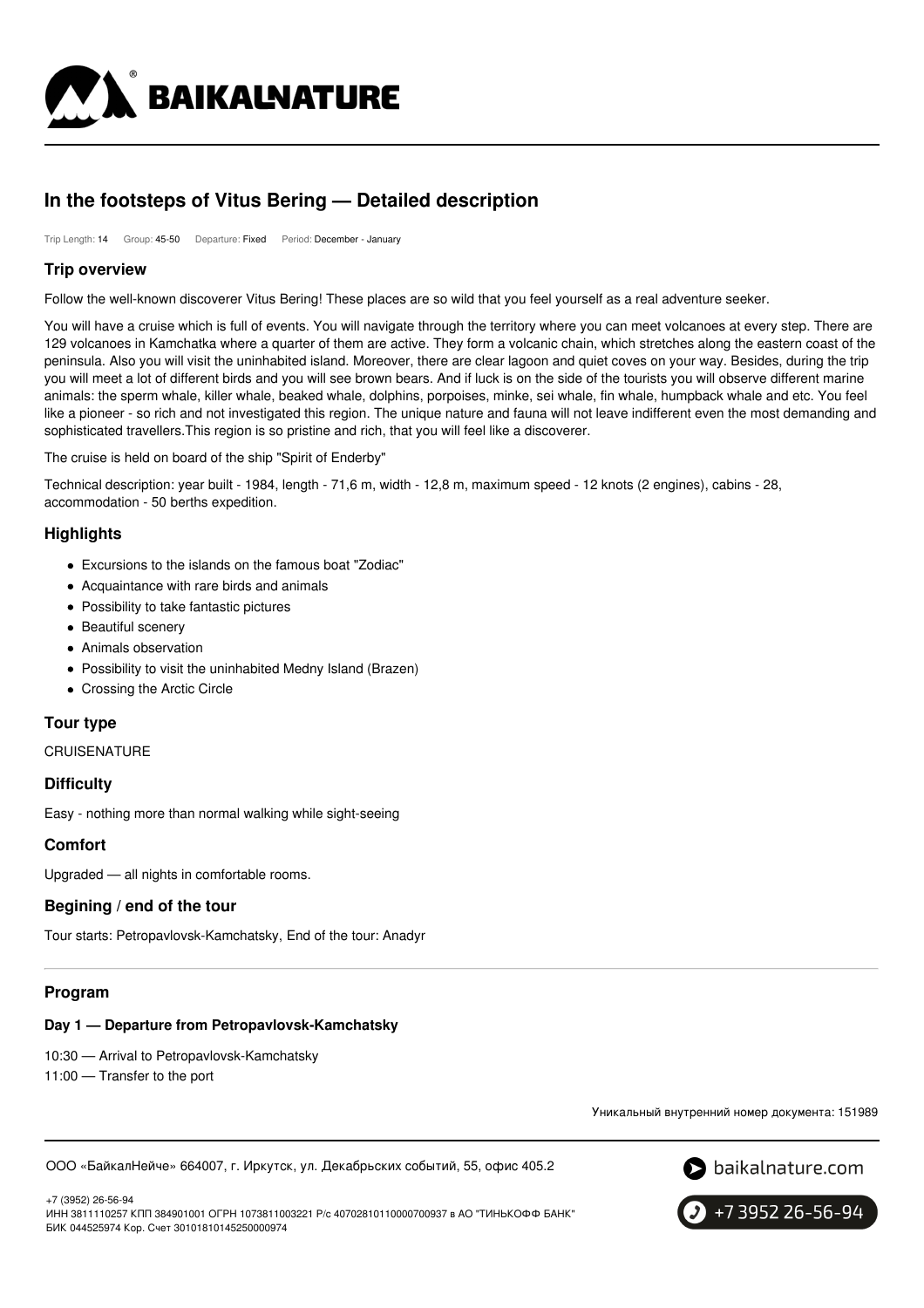

- 12:00 Embarkation and accommodation in cabins
- 13:00 Lunch on board
- 16:00 Beginning of the navigation
- 19:00 Dinner

#### Overnight on board

Hotels: Accommodation in the cabin Spirit of enderby, Triple standard cabin Comfort: Comfortable accommodation, WC and shower on the floor

### **Day 2 — Zhupanova River and fisher's camp**

- 09:00 Breakfast
- 10:00 Embarkation on zodiacs and passing the Zhupanova River
- 13:00 Lunch
- 16:00 Continuation of the navigation
- 19:00 Dinner
	- Overnight on board

Hotels: Accommodation in the cabin Spirit of enderby, Triple standard cabin Comfort: Comfortable accommodation, WC and shower on the floor

### **Day 3 — Commander islands**

- 09:00 Breakfast
- 11:00 Debarkation of the Commander islands
- 
- 13:00 Lunch
- 15:00 Visit of the North-West cape
- 19:00 Dinner

#### Overnight on board

Hotels: Accommodation in the cabin Spirit of enderby, Triple standard cabin Comfort: Comfortable accommodation, WC and shower on the floor

### **Day 4 — Aquaintance with locals**

- 09:00 Breakfast
- 11:00 Excursion to the village of Nikolskoye
- 13:00 Lunch on board
- 16:00 Continuation of the navigation
- 19:00 Dinner

Overnight on board

Hotels: Accommodation in the cabin Spirit of enderby, Triple standard cabin Comfort: Comfortable accommodation, WC and shower on the floor

### **Day 5 — Nature of the Kamchatka tundra**

- 09:00 Breakfast
- 10:00 Free time on board
- 13:00 Lunch
- 14:00 Tundra exploring
- 17:00 Continuation of the navigation
- 19:00 Dinner
	- Overnight on board

Hotels: Accommodation in the cabin Spirit of enderby, Triple standard cabin

Уникальный внутренний номер документа: 151989

ООО «БайкалНейче» 664007, г. Иркутск, ул. Декабрьских событий, 55, офис 405.2



+7 (3952) 26-56-94

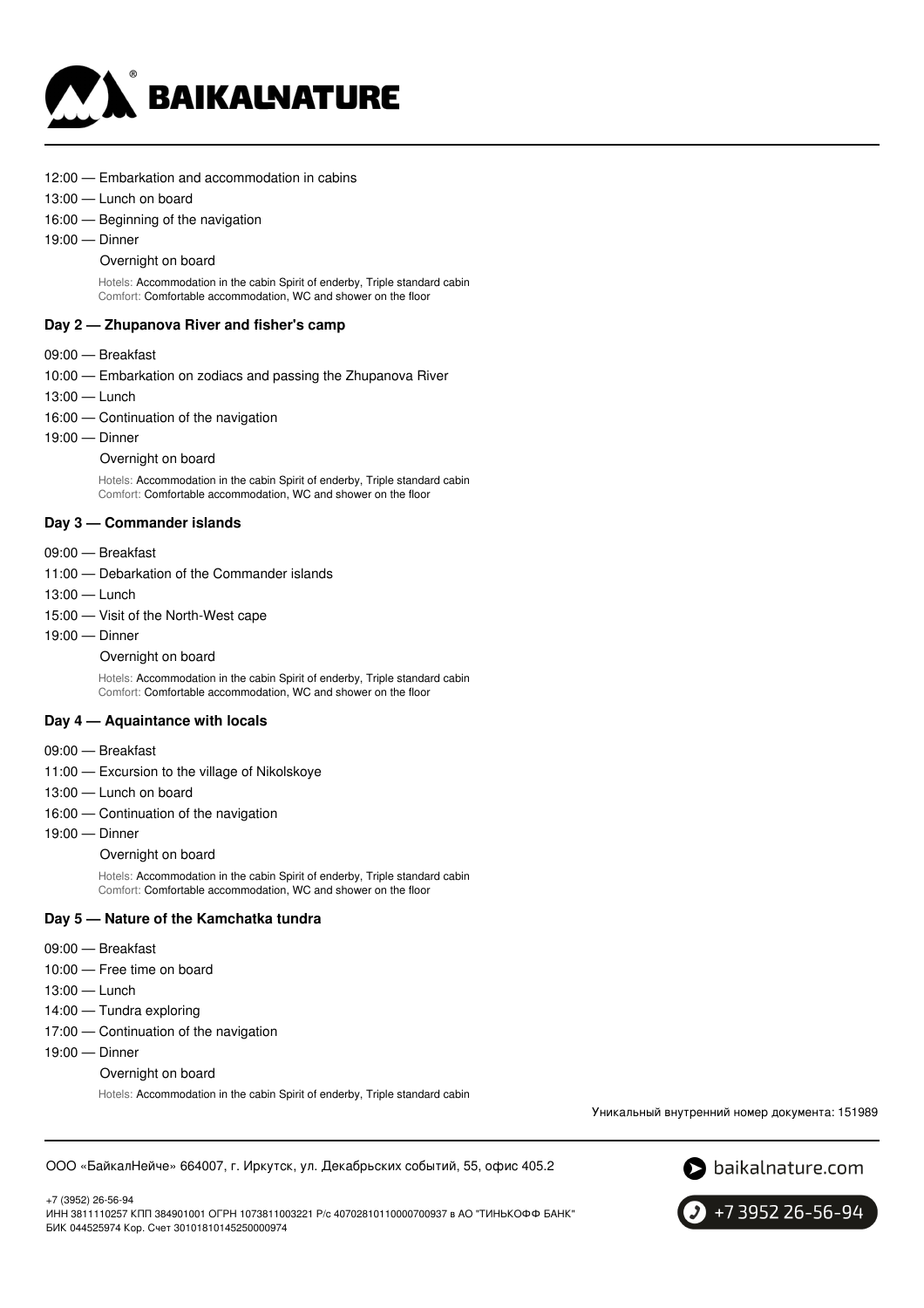

Comfort: Comfortable accommodation, WC and shower on the floor

#### **Day 6 — Koryaksky Nature reserve**

- 09:00 Breakfast
- 11:00 Landing on the Verkhoturova Island
- 13:00 Lunch
- 15:00 Visit of the Govena Peninsula
- 19:00 Dinner

#### Overnight on board

Hotels: Accommodation in the cabin Spirit of enderby, Triple standard cabin Comfort: Comfortable accommodation, WC and shower on the floor

### **Day 7 — The most beautiful lagoon**

- 09:00 Breakfast
- 11:00 Debarkation in the lagoon of Titina
- 13:00 Lunch
- 16:00 Continuation of the navigation
- 19:00 Dinner

Overnight on board

Hotels: Accommodation in the cabin Spirit of enderby, Triple standard cabin Comfort: Comfortable accommodation, WC and shower on the floor

#### **Day 8 — Chukotka coast**

- 09:00 Breakfast
- 11:00 Navigation along the Chukotka coast
- 13:00 Lunch
- 15:00 Continuation of the navigation
- 19:00 Dinner

#### Overnight on board

Hotels: Accommodation in the cabin Spirit of enderby, Triple standard cabin Comfort: Comfortable accommodation, WC and shower on the floor

#### **Day 9 — Animal observation**

- 09:00 Breakfast
- 11:00 Landing
- 13:00 Lunch
- 17:00 Continuation of the navigation
- 19:00 Dinner

Overnight on board

Hotels: Accommodation in the cabin Spirit of enderby, Triple standard cabin Comfort: Comfortable accommodation, WC and shower on the floor

### **Day 10 — Day at sea**

- 09:00 Breakfast
- 11:00 Free day at sea
- 13:00 Lunch
- 15:00 Continuation of the navigation

Уникальный внутренний номер документа: 151989

ООО «БайкалНейче» 664007, г. Иркутск, ул. Декабрьских событий, 55, офис 405.2





+7 3952 26-56-94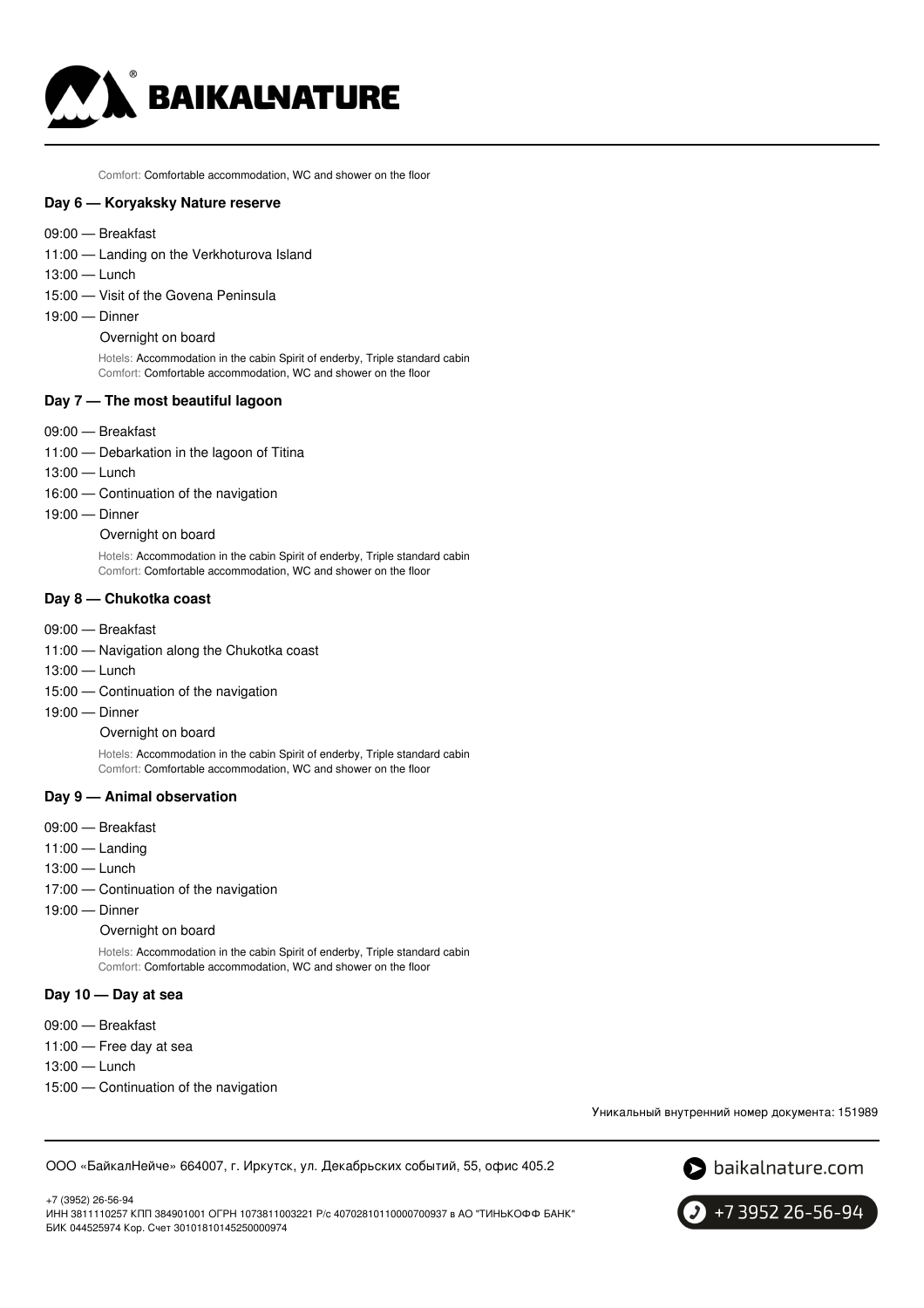

#### 19:00 — Dinner

#### Overnight on board

Hotels: Accommodation in the cabin Spirit of enderby, Triple standard cabin Comfort: Comfortable accommodation, WC and shower on the floor

### **Day 11 — Chukotka village life**

#### 09:00 — Breakfast

- 11:00 Landing and visit of the Meinypil'gyno village
- 13:00 Lunch
- 15:00 Continuation of the navigation
- 19:00 Dinner

#### Overnight on board

Hotels: Accommodation in the cabin Spirit of enderby, Triple standard cabin Comfort: Comfortable accommodation, WC and shower on the floor

#### **Day 12 — Bird-watching**

- 09:00 Breakfast
- 11:00 Landing
- 15:00 Continuation of the visit
- 19:00 Dinner

Overnight on board

Hotels: Accommodation in the cabin Spirit of enderby, Triple standard cabin Comfort: Comfortable accommodation, WC and shower on the floor

### **Day 13 — Cape Navarin**

- 09:00 Breakfast
- 11:00 Landing near the cape
- 13:00 Lunch
- 18:00 Continuation of the navigation
- 19:00 Dinner

Overnight on board

Hotels: Accommodation in the cabin Spirit of enderby, Triple standard cabin Comfort: Comfortable accommodation, WC and shower on the floor

#### **Day 14 — Arrival to Anadyr**

09:00 — Breakfast 10:30 — Arrival to Anadyr and debarkation 11:00 — Transfer port - airport/hotel

### **Departures**

| <b>Start</b> | End        | Basic price per person |
|--------------|------------|------------------------|
| 25.06.2019   | 08.07.2019 | 8400.00 USD            |
| 23.06.2020   | 06.07.2020 | 8500.00 USD            |

### **Note**

Уникальный внутренний номер документа: 151989

ООО «БайкалНейче» 664007, г. Иркутск, ул. Декабрьских событий, 55, офис 405.2



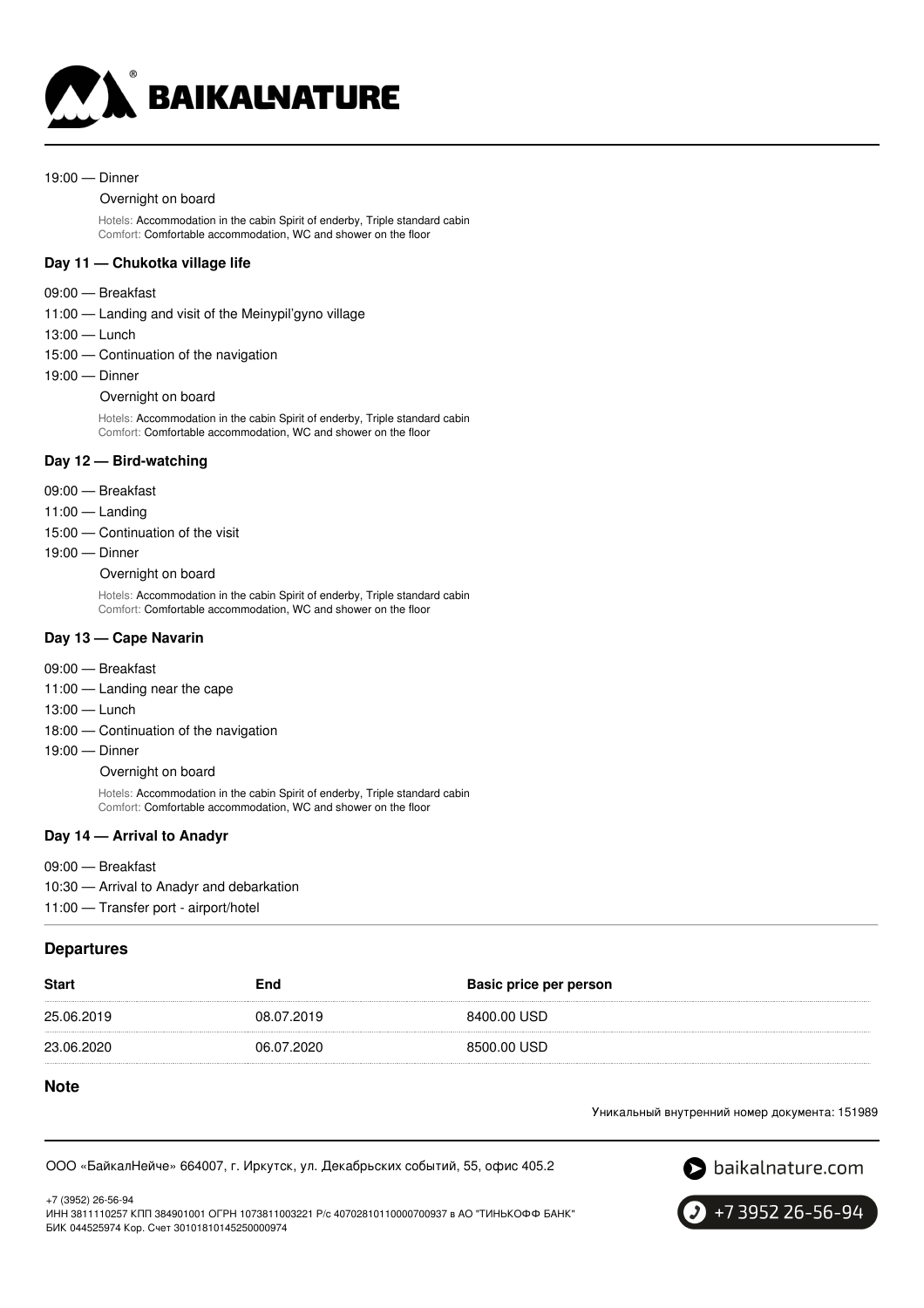**BAIKALNATURE** 

The price is given for the Main Deck Triple / for person (one upper and 2 lower berths, simple comfort accommodation, toilet and shower outdoors. The cabin has one bunk (one upper and one lower) and one lower berth, wardrobe, drawers, a desk and wash basin). Port charges 500 \$. Kayaking 1 050 \$ (the price of 2018). To book the others categories, the following supplement is applied: + 1 260 \$ for the Standard Twin Cabin with simple comfort accommodation, toilet and shower outdoors. The cabin has one bunk (one upper and one lower) and one lower berth, wardrobe, drawers, a desk and wash basin. + 1 900 \$ for the Superior Cabin (bunks (an upper and lower berth), wardrobe, drawers, a desk, a private bathroom with shower, toilet and washbasin. These cabins have windows. + 2 625 \$ for the Superior Plus Cabin (two lower berths, wardrobe, drawers, desk, a private bathroom with shower, toilet and washbasin. These cabins have windows. + 3 045 \$ for the Mini Suite Cabin (a separate bedroom with a double bed and a single bed or a sofa in the lounge, wardrobe, drawers, a desk and a private bathroom with shower, toilet and washbasin). The Mini Suites have windows. + 4 050 \$ for the Capitan Luxe Deck (a large lounge area, a separate bedroom with double bed, a single bed in the lounge, writing desk, wardrobe, drawers). There is a private bathroom with shower, toilet and washbasin. There are large forward and side facing windows to allow great views.

# **What's included**

### **Price includes**

- English-speaking guide services
- Accommodation as per itinerary
- Transport as per itinerary
- Meals
- Excursions and visits as per itinerary
- Transfer from airport / railway station on first day
- Transfer to airport / railway station on last day
- Letter of invitation

# **Recommended checklist**

**Sunglasses** 

**Price does not include**

- Medical insurance
- Personal expenses and tips
- Visa fees and travel insurance
- Kayak and equipment rental
- Beverages
- Airline tickets

Raincoat or wind and waterproof shell jacket (with hood !) Long sleeve shirts or sweatshirts **Shorts** T-shirts Down jacket Fleece jacket or warm sweater Comfortable pants Wool gloves and winter cap Warm gloves or mittens Important travel documents: Passport and visa, original or electronic airplane tickets (with a sets of photocopies kept separately), bank card **Binoculars** Charger and spare battery for camera/phone Photo / video camera Tour vouchers and programme Currency in euros, dollars Seasickness remedies

# **About the boat**

### **Spirit of Enderby**

Expedition vessel «Spirit of Enderby» is a comfortable six deck vessel (Akademik Shuleykin class). Built in Finland in 1993. This vessel is equipped with modern navigational facilities and exceeds the speed of 22,2 km per hour (around 13,7 MpH). Specifications:

Уникальный внутренний номер документа: 151989

ООО «БайкалНейче» 664007, г. Иркутск, ул. Декабрьских событий, 55, офис 405.2



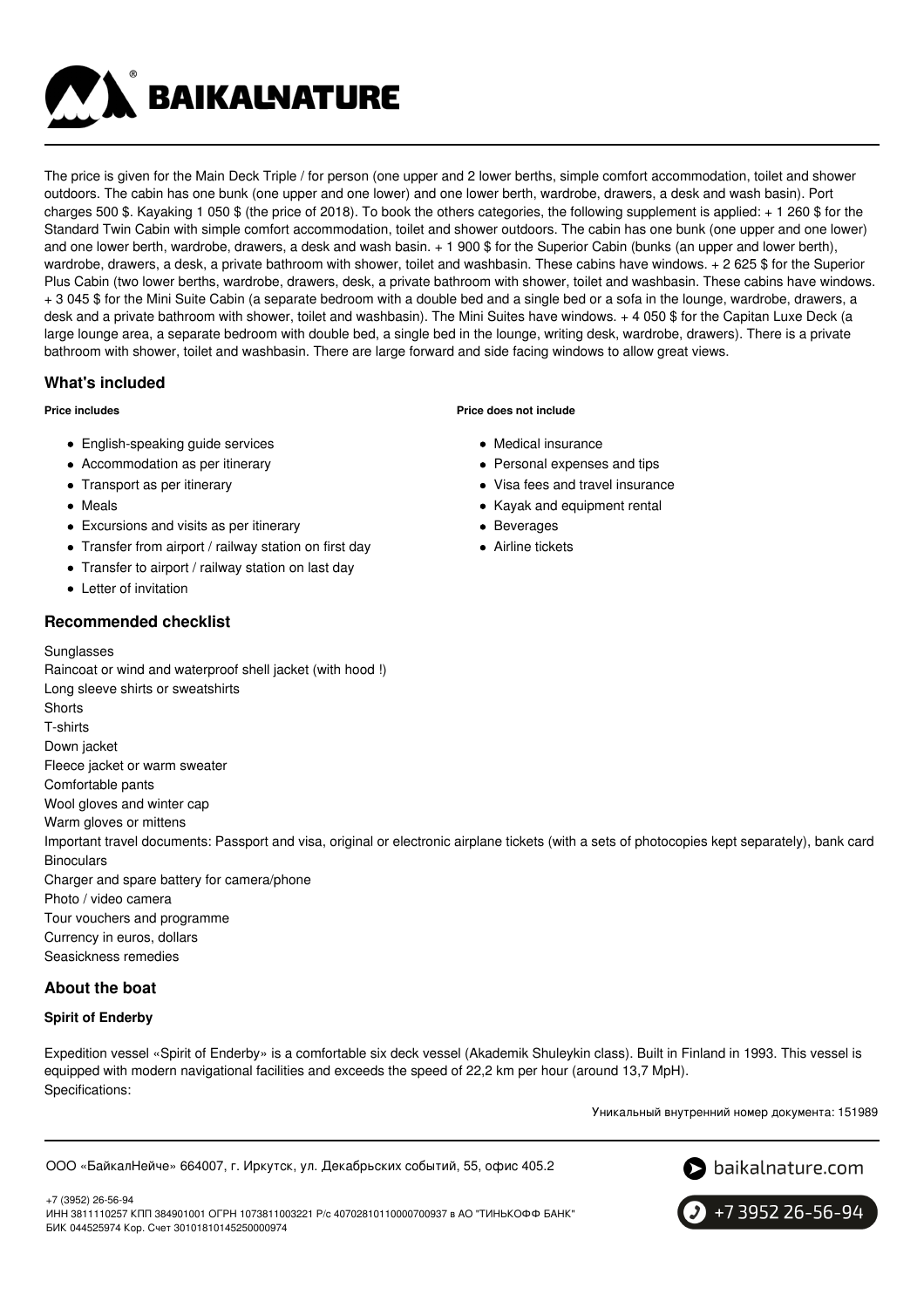

- Length -71 m
- $\bullet$  Width 13 m
- Passenger capacity 50

 $\bullet$  Crew - 30

Vessel features:

- Restaurant
- Bar- restaurant
- Library
- Sauna
- Laundry

Accommodation:

- 2 Standard Triples
- 11 Standard Twins
- 4 Superior Decks
- 8 Superior Plus Decks
- 2 Mini Suite Decks
- 1 Grand Suite Deck

### **Meals**

Three meals a day on shipboard, cuisine, based on fresh products and caught fish.

If you are a vegetarian or have any particular preferences, please let us know, so we could adapt the menu.

### **Visa**

You need a tourist visa to travel to Russia. It can be issued for a maximum period of 30 days. Your passport has to be valid for at least six months after the expiry date of your visa and to have at least two blank pages.

BaikalNature offers visa support and has created "BaikalNature letter of invitation" package. If you buy a BaikalNature tour, this package is absolutely free; when you buy any other BaikalNature service, you will have to pay for this package. For more information please conact your nearest Russian Embassy or Visa Application Center.

### **Money**

The Russian currency is ruble. In all cities and many large villages of Russia, you can easily withdraw rubles, using a Visa or MasterCard, from ATMs, located in banks, department stores or hotel lobbies, some of them are open 24 hours a day. If you have euros or dollars with you, exchange offices will allow you to change them easily in the cities, seldom in the countryside. However, it can be difficult to exchange traveler's checks, even in cities.

# **Tipping**

All persons who compose the BaikalNature travel team (guides, drivers, cooks, etc.) are paid a decent wage for their services and do not expect any tips from you. So you have no obligation to leave anything. If you really want to express your satisfaction by leaving a gratuity, and if it is in foreign currency, be aware that torn or glued coins and banknotes cannot be exchanged. Anyway, thank you for your tips, left at your discretion in envelopes.

### **Health**

No compulsory vaccination.

You need to get a health examination before a great trip. Consult your doctor. Get a dental checkup. If you have health problems that could worsen during the trip, make sure you have taken all your medications with you.

Уникальный внутренний номер документа: 151989

ООО «БайкалНейче» 664007, г. Иркутск, ул. Декабрьских событий, 55, офис 405.2